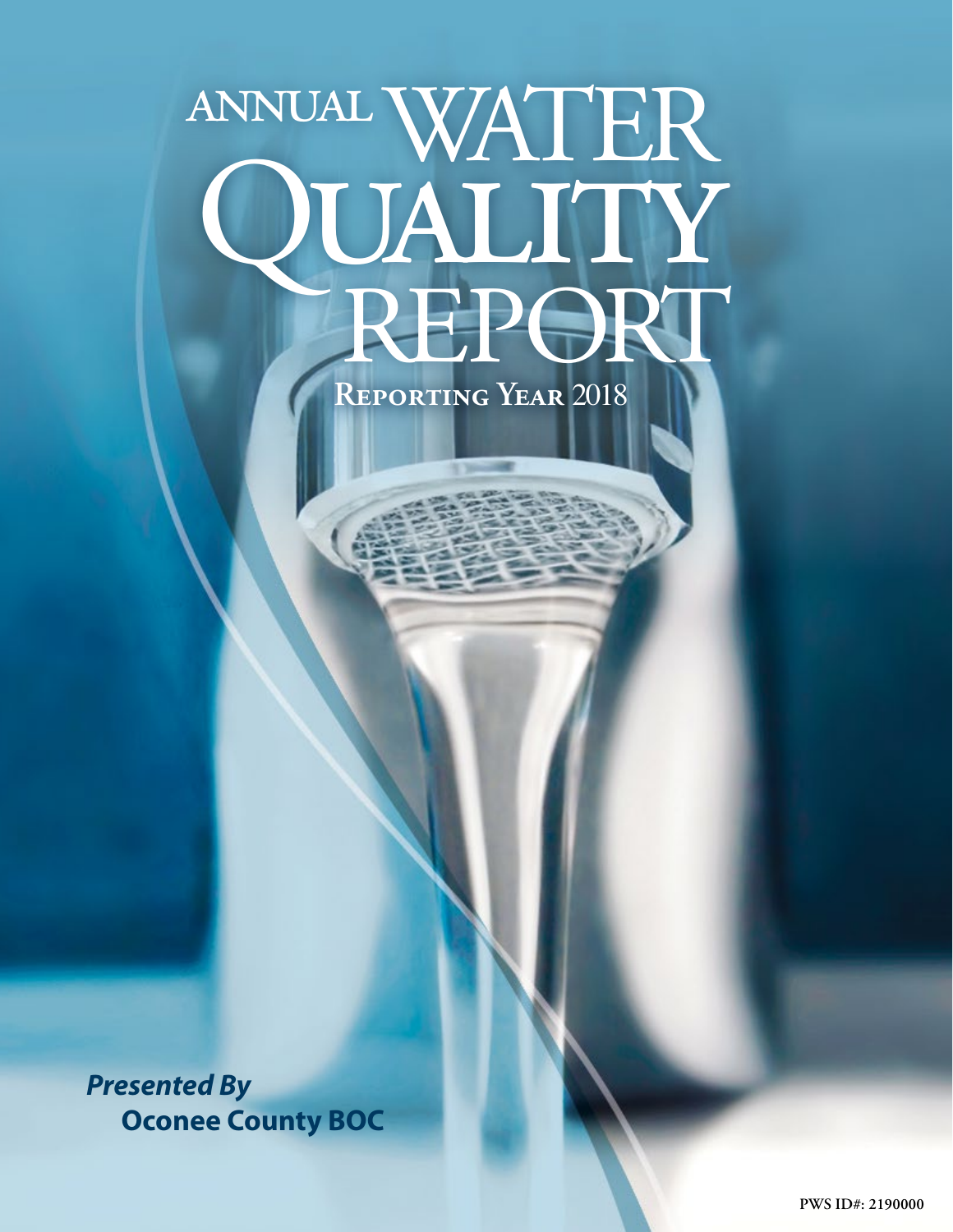### **Our Mission Continues**

 $\overline{\text{W\hspace{-1.2mm}V}}$ e are once again pleased to present our annual water quality report covering all testing performed between January 1 and December 31, 2018. Over the years, we have dedicated ourselves to producing drinking water that meets all state and federal standards. We continually strive to adopt new methods for delivering the best-quality drinking water to you. As new challenges to drinking water safety emerge, we remain vigilant in meeting the goals of source water protection, water conservation, and community education while continuing to serve the needs of all our water users.

Please remember that we are always available should you ever have any questions or concerns about your water.

#### **Where Does Our Water Come From?**

Conee County imports 98% of its water from the Upper Oconee Basin Water Authority's Bear Creek WTP. The Bear Creek WTP withdraws raw water into the Bear Creek Reservoir from the Middle Oconee River and Bear Creek. Oconee County also imports small amounts of drinking water from neighboring communities, Barrow County and Athens Clarke County Unified Government. We operate groundwater wells permitted by the State of Georgia, we hold an additional 8 permits to withdraw groundwater at reserve locations.

# **Protecting Your Water**

Bacteria are a natural and important part of our world. There are around 40 trillion bacteria living in each of us; without them, we would not be able to live healthy lives. Coliform bacteria are common in the environment and are generally not harmful themselves. The presence of this bacterial form in drinking water is a concern, however, because it indicates that the water may be contaminated with other organisms that can cause disease.

In 2016, the U.S. EPA passed a new regulation called the Revised Total Coliform Rule, which requires additional steps that water systems must take in order to ensure the integrity of the drinking water distribution system by monitoring for the presence of bacteria like total coliform and *E. coli*. The rule requires more stringent standards than the previous regulation, and it requires water systems that may be vulnerable to contamination to have in place procedures that will minimize the incidence of contamination. Water systems that exceed a specified frequency of total coliform occurrences are required to conduct an assessment of their system and correct any problems quickly. The U.S. EPA anticipates greater public health protection under the new regulation due to its more preventive approach to identifying and fixing problems that may affect public health.

Though we have been fortunate to have the highestquality drinking water, our goal is to eliminate all potential pathways of contamination into our distribution system, and this new rule helps us to accomplish that goal.

#### **Important Health Information**

Some people may be more vulnerable to contaminants in drinking water than the general population. Immunocompromised persons such as persons with cancer undergoing chemotherapy, persons who have undergone organ transplants, people with HIV/AIDS or other immune system disorders, some elderly, and infants may be particularly at risk from infections. These people should seek advice about drinking water from their health care providers. The U.S. EPA/CDC (Centers for Disease Control and Prevention) guidelines on appropriate means to lessen the risk of infection by *Cryptosporidium* and other microbial contaminants are available from the Safe Drinking Water Hotline at (800) 426-4791 or [http://water.epa.gov/drink/hotline.](http://water.epa.gov/drink/hotline)

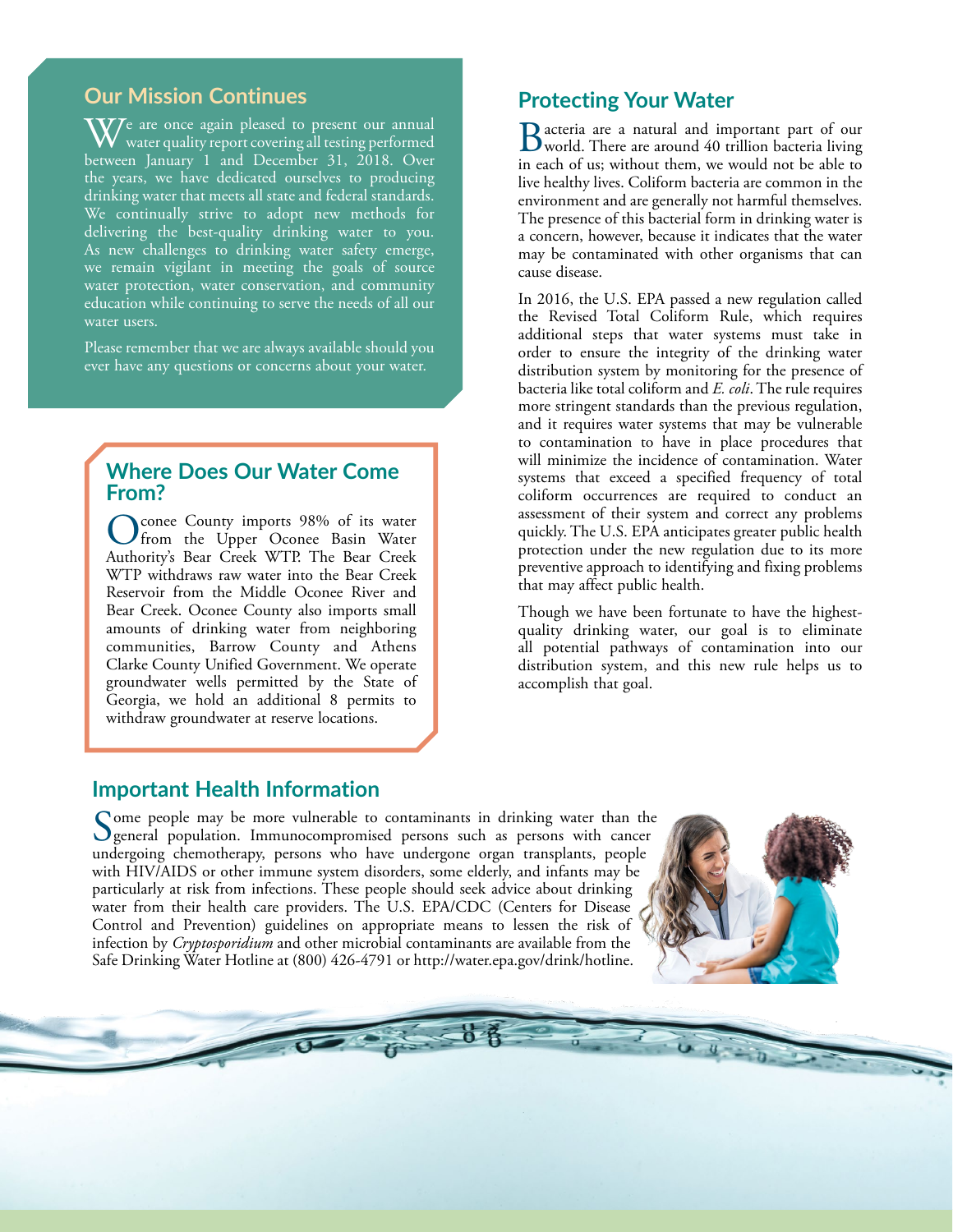#### **Substances That Could Be in Water**

To ensure that tap water is safe to drink, the U.S.<br>EPA prescribes regulations limiting the amount of certain contaminants in water provided by public water systems. U.S. Food and Drug Administration regulations establish limits for contaminants in bottled water, which must provide the same protection for public health. Drinking water, including bottled water, may reasonably be expected to contain at least small amounts of some contaminants. The presence of these contaminants does not necessarily indicate that the water poses a health risk.

The sources of drinking water (both tap water and bottled water) include rivers, lakes, streams, ponds, reservoirs, springs, and wells. As water travels over the surface of the land or through the ground, it dissolves

 $-J$ 

naturally occurring minerals, in some cases, radioactive material, and substances resulting from the presence of animals or from human activity. Substances that may be present in source water include:

Microbial Contaminants, such as viruses and bacteria, which may come from sewage treatment plants, septic systems, agricultural livestock operations, or wildlife;

Inorganic Contaminants, such as salts and metals, which can be naturally occurring or may result from urban stormwater runoff, industrial or domestic wastewater discharges, oil and gas production, mining, or farming;

Pesticides and Herbicides, which may come from a variety of sources such as agriculture, urban stormwater runoff, and residential uses;

Organic Chemical Contaminants, including synthetic and volatile organic chemicals, which are by-products of industrial processes and petroleum production and may also come from gas stations, urban stormwater runoff, and septic systems;

Radioactive Contaminants, which can be naturally occurring or may be the result of oil and gas production and mining activities.

For more information about contaminants and potential health effects, call the U.S. EPA's Safe Drinking Water Hotline at (800) 426-4791.

 $\overline{\mathbf{S}}$ 

#### **Community Participation**

You are encouraged to attend the Oconee County<br>Board of Commissioners Meetings. Our Board<br>meets are the first and less Treaders of seek meeth meets on the first and last Tuesday of each month at the Oconee County Courthouse. Please visit [www.oconeecounty.com](http://www.oconeecounty.com) or call (706) 769-5120 for meeting times.

#### **Source Water Assessment**

A Wellhead Protection Plan/Source Water Assessment<br>
Plan (SWAP) is available at our office. This plan is an assessment of the delineated area around our listed sources through which contaminants, if present, could migrate and reach our source water. It also includes

an inventory of potential sources of contamination within the delineated area, and a determination of the water supply's susceptibility to contamination by the identified potential sources.

Oconee County has 8 permitted well sites that are maintained as water sources, there are no potential hazards within the 15 ft. control zone of these well sites. Items that are listed in the 250 ft. Inner-Management Zone are as follows; secondary roads, electrical transformers, utility poles, gravity sewer and vehicle parking. According to the Source Water Assessment Plan, the Oconee County Water System had a susceptibility rating of MEDIUM.

The Bear Creek Source Water Protection Plan is rated as low on the water shed itself, and medium on the intakes located at the Middle Oconee River.

If you would like a copy of either Source Water Assessment Plan, please feel free to contact our office during regular office hours.



For more information about this report, or for any questions relating to your drinking water, please call Tim Durham, Utility Director, at (706) 769-3960 or email: [tdurham@oconee.ga.us](mailto:tdurham@oconee.ga.us)

**We remain vigilant in delivering the best-quality drinking water**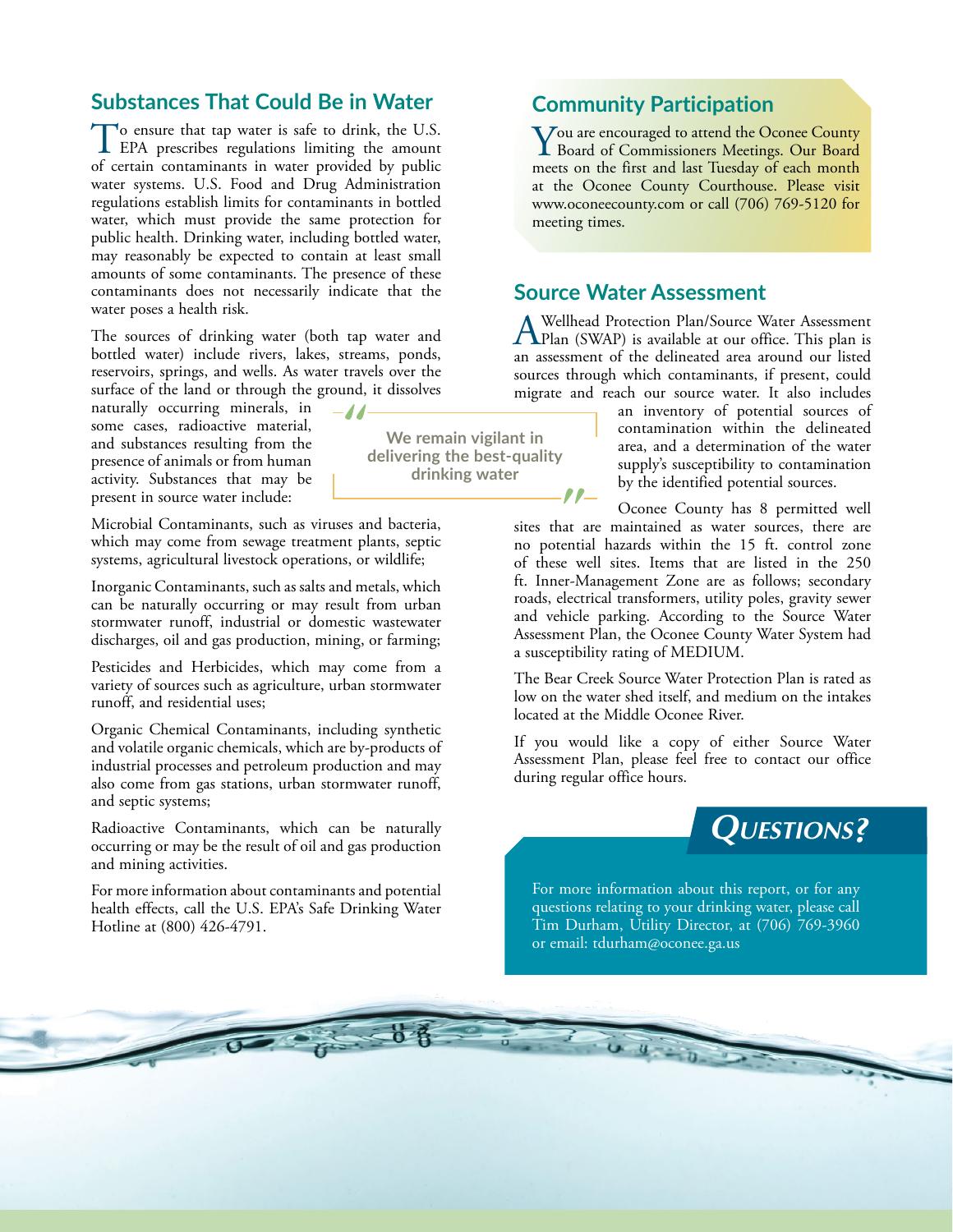

### **Lead in Home Plumbing**

If present, elevated levels of lead can cause serious health problems, especially for pregnant women and<br>young children. Lead in drinking water is primarily from materials and components associated with<br>principle line on t f present, elevated levels of lead can cause serious health problems, especially for pregnant women and service lines and home plumbing. We are responsible for providing high-quality drinking water, but we cannot control the variety of materials used in plumbing components. When your water has been sitting for several hours, you can minimize the potential for lead exposure by flushing your tap for 30 seconds to 2 minutes before using water for drinking or cooking. If you are concerned about lead in your water, you may wish to have your water tested. Information on lead in drinking water, testing methods, and steps you can take to minimize exposure is available from the Safe Drinking Water Hotline at (800) 426-4791 or at [www.epa.gov/safewater/lead.](http://www.epa.gov/safewater/lead)

# **BY THE NUMBERS**

The number of Olympic-sized swimming pools it would The number of Olympic-sized swimming pools it would<br>take to fill up all of Earth's water.

**TRILLION**

The average cost for about 5 gallons of water supplied to a home in the U.S.

The amount of Earth's water that is salty or otherwise undrinkable, or locked away and unavailable in ice caps The amount of Earth's water that is salty or otherwise<br>undrinkable, or locked away and unavailable in ice caps **99%** 

The average daily number of gallons of total home water **GALLONS** use for each person in the U.S.

The amount of Earth's surface that's covered by water.



The amount of water on Earth in cubic miles.

The amount of Earth's water that is available for all of **1 %** 

**Table Talk**

Get the most out of the Testing Results<br>
In loss show a minute way will know all In less than a minute, you will know all there is to know about your water:

For each substance listed, compare the value in the Amount Detected column against the value in the MCL (or AL, SMCL) column. If the Amount Detected value is smaller, your water meets the health and safety standards set for the substance.

**Other Table Information Worth Noting** Verify that there were no violations of the state and/or federal standards in the Violation column. If there was a violation, you will see a detailed description of the event in this report.

If there is an ND or a less-than symbol (<), that means that the substance was not detected (i.e., below the detectable limits of the testing equipment).

The Range column displays the lowest and highest sample readings. If there is an NA showing, that means only a single sample was taken to test for the substance (assuming there is a reported value in the Amount Detected column).

If there is sufficient evidence to indicate from where the substance originates, it will be listed under Typical Source.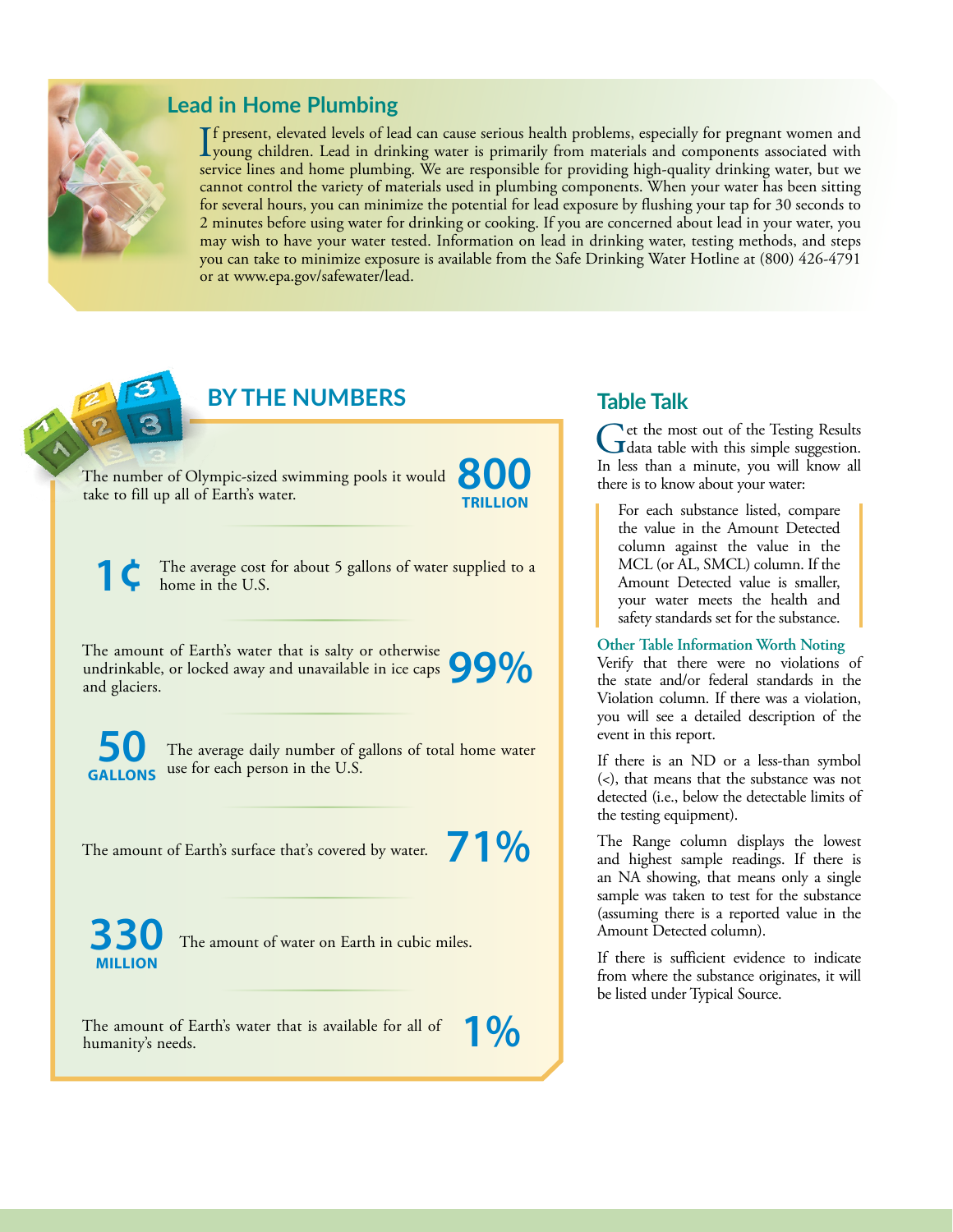# **Test Results**

Our water is monitored for many different kinds of substances on a very strict sampling schedule. And, the water we deliver must meet specific<br>was a granted to standards. Here, we only show those substances that were detec upon request). Remember that detecting a substance does not mean the water is unsafe to drink; our goal is to keep all detects below their respective maximum allowed levels.

The State recommends monitoring for certain substances less than once per year because the concentrations of these substances do not change frequently. In these cases, the most recent sample data are included, along with the year in which the sample was taken.

| <b>REGULATED SUBSTANCES</b>                                                                                                                                                                                                                                 |                               |                                             |                        |                                  |                          |                                  |                          |                  |                                                                                                                                        |
|-------------------------------------------------------------------------------------------------------------------------------------------------------------------------------------------------------------------------------------------------------------|-------------------------------|---------------------------------------------|------------------------|----------------------------------|--------------------------|----------------------------------|--------------------------|------------------|----------------------------------------------------------------------------------------------------------------------------------------|
|                                                                                                                                                                                                                                                             |                               |                                             |                        | <b>Oconee County BOC</b>         |                          | <b>Bear Creek WTP</b>            |                          |                  |                                                                                                                                        |
| <b>SUBSTANCE</b><br>(UNIT OF MEASURE)                                                                                                                                                                                                                       | <b>YEAR</b><br><b>SAMPLED</b> | <b>MCL</b><br>[MRDL]                        | <b>MCLG</b><br>[MRDLG] | <b>AMOUNT</b><br><b>DETECTED</b> | <b>RANGE</b><br>LOW-HIGH | <b>AMOUNT</b><br><b>DETECTED</b> | <b>RANGE</b><br>LOW-HIGH | <b>VIOLATION</b> | <b>TYPICAL SOURCE</b>                                                                                                                  |
| <b>Chlorine</b> (ppm)                                                                                                                                                                                                                                       | 2018                          | $[4]$                                       | $[4]$                  | 1.05                             | $0.34 - 1.31$            | 1.8                              | $1.2 - 2.5$              | No               | Water additive used to<br>control microbes                                                                                             |
| <b>Fluoride</b> (ppm)                                                                                                                                                                                                                                       | 2018                          | $\overline{4}$                              | $\overline{4}$         | 0.61                             | $0.38 - 0.84$            | 0.77                             | $0.63 - 1.01$            | No               | Erosion of natural deposits;<br>Water additive, which<br>promotes strong teeth;<br>Discharge from fertilizer and<br>aluminum factories |
| Haloacetic Acids [HAA]<br>(ppb)                                                                                                                                                                                                                             | 2018                          | 60                                          | <b>NA</b>              | 32.85                            | $17.3 - 48$              | 30.18                            | $25.4 - 35.3$            | No               | By-product of drinking water<br>disinfection                                                                                           |
| Nitrate (ppm)                                                                                                                                                                                                                                               | 2018                          | 10                                          | 10                     | 1.4                              | $0.26 - 2.9$             | <b>NA</b>                        | NA                       | No               | Runoff from fertilizer use;<br>Leaching from septic tanks,<br>sewage; Erosion of natural<br>deposits                                   |
| <b>TTHMs</b> [Total<br>Trihalomethanes] $($ ppb)                                                                                                                                                                                                            | 2018                          | 80                                          | <b>NA</b>              | 54.15                            | $24 - 101.4$             | 32.41                            | $28.2 - 38.5$            | No               | By-product of drinking water<br>disinfection                                                                                           |
| <b>Total Organic Carbon</b><br>(ppm)                                                                                                                                                                                                                        | 2018                          | <b>TT</b>                                   | NA                     | NA                               | NA                       | $1.3^{2}$                        | $1.1 - 1.7$              | No               | Naturally present in the<br>environment                                                                                                |
| Turbidity (NTU)                                                                                                                                                                                                                                             | 2018                          | <b>TT</b>                                   | <b>NA</b>              | NA                               | <b>NA</b>                | $0.09^{3}$                       | $0.02 - 0.09$            | No               | Soil runoff                                                                                                                            |
| <b>Turbidity</b> (Lowest monthly<br>percent of samples meeting<br>limit)                                                                                                                                                                                    | 2018                          | $TT = 95\%$ of<br>samples meet<br>the limit | <b>NA</b>              | <b>NA</b>                        | <b>NA</b>                | 100                              | NA                       | No               | Soil runoff                                                                                                                            |
| Tap Water Samples Collected for Copper and Lead Analyses from Sample Sites throughout the Community                                                                                                                                                         |                               |                                             |                        |                                  |                          |                                  |                          |                  |                                                                                                                                        |
| <b>SITES ABOVE</b><br><b>AMOUNT</b><br><b>YEAR</b><br><b>SUBSTANCE</b><br><b>DETECTED</b><br><b>AL/TOTAL</b><br><b>SAMPLED</b><br><b>AL</b><br><b>SITES</b><br><b>VIOLATION</b><br><b>TYPICAL SOURCE</b><br>(UNIT OF MEASURE)<br><b>MCLG</b><br>(90TH %ILE) |                               |                                             |                        |                                  |                          |                                  |                          |                  |                                                                                                                                        |

**Copper** (ppm) 2016 1.3 1.3 0.038 0/30 No Corrosion of household plumbing systems; Erosion of natural deposits